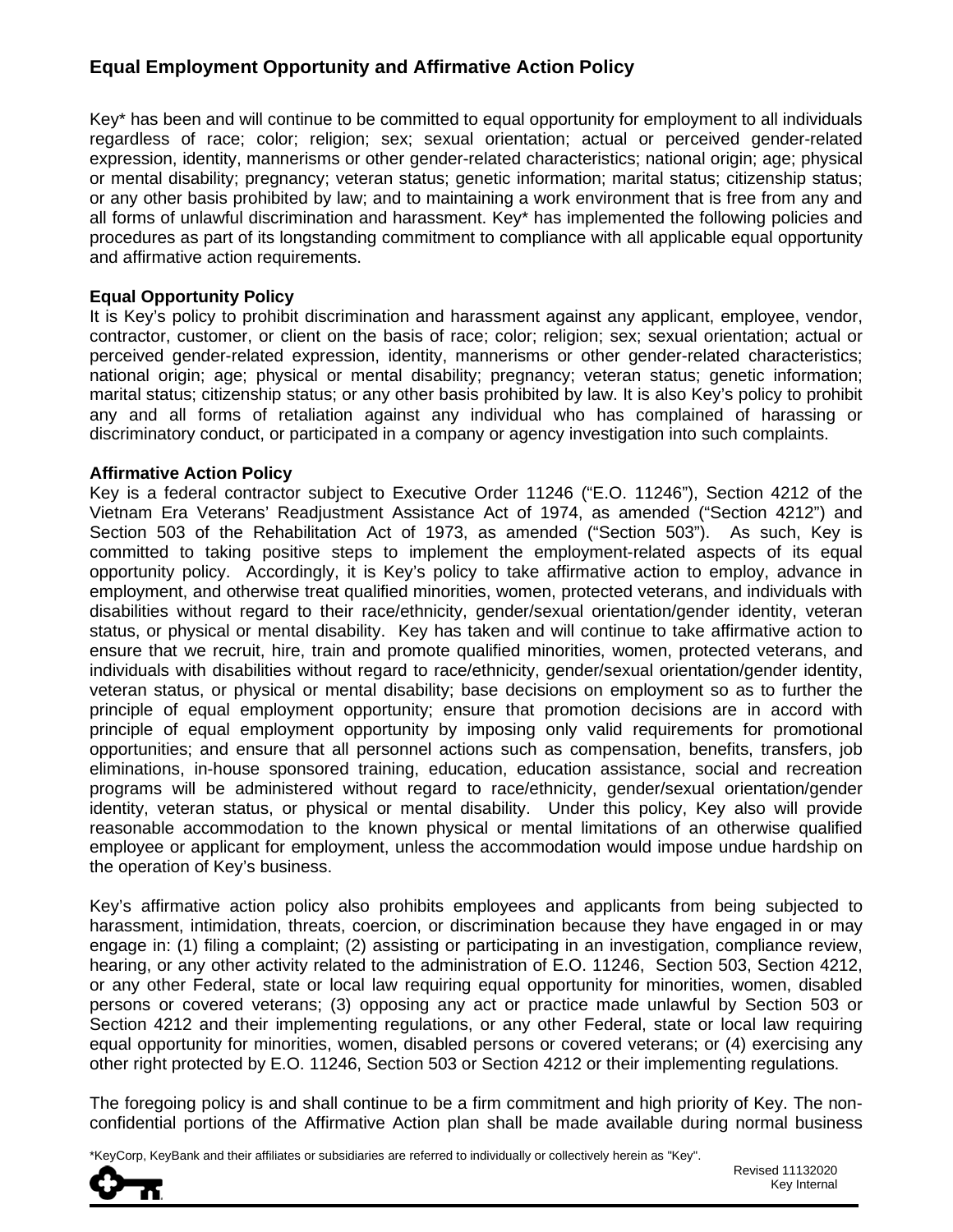# **Equal Employment Opportunity and Affirmative Action Policy**

hours for inspection upon request by any employee or applicant for employment. Requests for inspection may be submitted to HR Compliance at HR\_Compliance@keybank.com.

### **Application of Equal Opportunity and Affirmative Action Policies**

These policies apply when a Key employee is performing a function of his or her job, including all Key locations, client worksites, and company-sponsored or client-sponsored business and social functions. Key's equal opportunity and affirmative action policies require that employment decisions be based only on valid job requirements, and extend to all terms, conditions, and privileges of employment including, but not limited to, recruitment, selection, compensation, benefits, training, promotion, and disciplinary actions.

#### **Workplace Harassment, Including Sexual Harassment**

Consistent with Key's affirmative action efforts, it is the policy of Key to provide and ensure that the work environment for all employees is free from all forms of unlawful harassment, including harassment based on, or because of, an individual's race; color; religion; creed; sex; sexual orientation; gender-related expression, identity, mannerisms or other gender-related characteristics; national origin; age; physical or mental disability; pregnancy; veteran status; citizenship status; or any other reason prohibited by law. Acts of harassment by employees, supervisors, and managers are prohibited employment practices and are subject to being placed on a Performance Improvement Plan. Employees who feel that they have been subjected to harassment, or those who may have witnessed harassment, are strongly encouraged to bring the matter to the attention of the Employee Relations Solutions Team at 1-888-KEYS2HR. An Employee Relations Consultant will investigate the complaint and together with appropriate management officials, develop proper sanctions as specific situations may require, up to and including termination from employment.

#### **Obligations of Key Management and Employees**

A program of equal opportunity employment requires the full cooperation and understanding of both management and employees. To this end, it is management's responsibility to take the lead to establish and implement the necessary policies to support equitable employment for all. As an integral part of this overall objective, employees who are veterans or disabled, and minority and female employees are encouraged to participate in all activities of Key.

Key personnel have an obligation to contribute to a harassment- and discrimination-free workplace. Any employee who suffers or observes harassment or any other violation of this policy is strongly encouraged to notify the Employee Relations Solutions Team at 1-888-KEYS2HR. An Employee Relations Consultant will promptly and thoroughly investigate the alleged misconduct and, if a violation of this policy is found, will take immediate and appropriate corrective action, up to and including termination of employment

#### **Pay Transparency**

The contractor (Key) will not discharge or in any other manner discriminate against employees or applicants because they have inquired about, discussed, or disclosed their own pay or the pay of another employee or applicant. However, employees who have access to the compensation information of other employees or applicants as a part of their essential job functions cannot disclose the pay of other employees or applicants to individuals who do not otherwise have access to compensation information, unless the disclosure is (a) in response to a formal complaint or charge, (b) in furtherance of an investigation, proceeding, hearing, or action, including an investigation conducted by the employer (Key), or (c) consistent with the contractor's (Key's) legal duty to furnish information. 41 CFR 60-1.35(c)

With regard to the above paragraph, the term "pay" means any payments made to, or on behalf of, an employee or offered to an applicant as remuneration for employment, including but not limited to salary, wages, overtime pay, shift differentials, bonuses, commissions, vacation and holiday pay,

\*KeyCorp, KeyBank and their affiliates or subsidiaries are referred to individually or collectively herein as "Key".